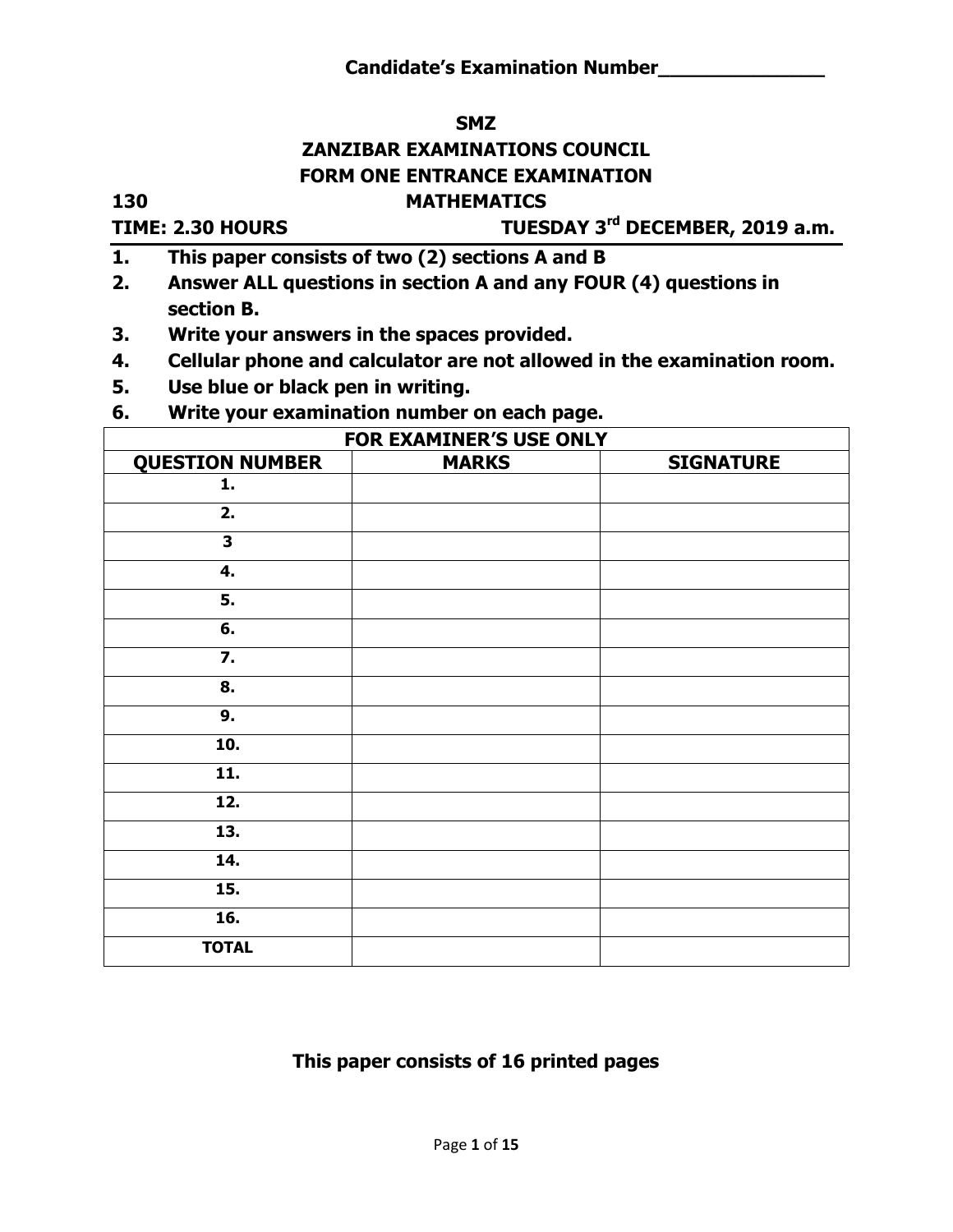#### **SECTION A: (60 Marks) Answer ALL questions in this section**

**1.** Find the perimeter of rectangular plot with sides of 55m and 40m.

 **2.** a) Define decimal number.

b) Express  $\frac{14}{25}$  as a decimals.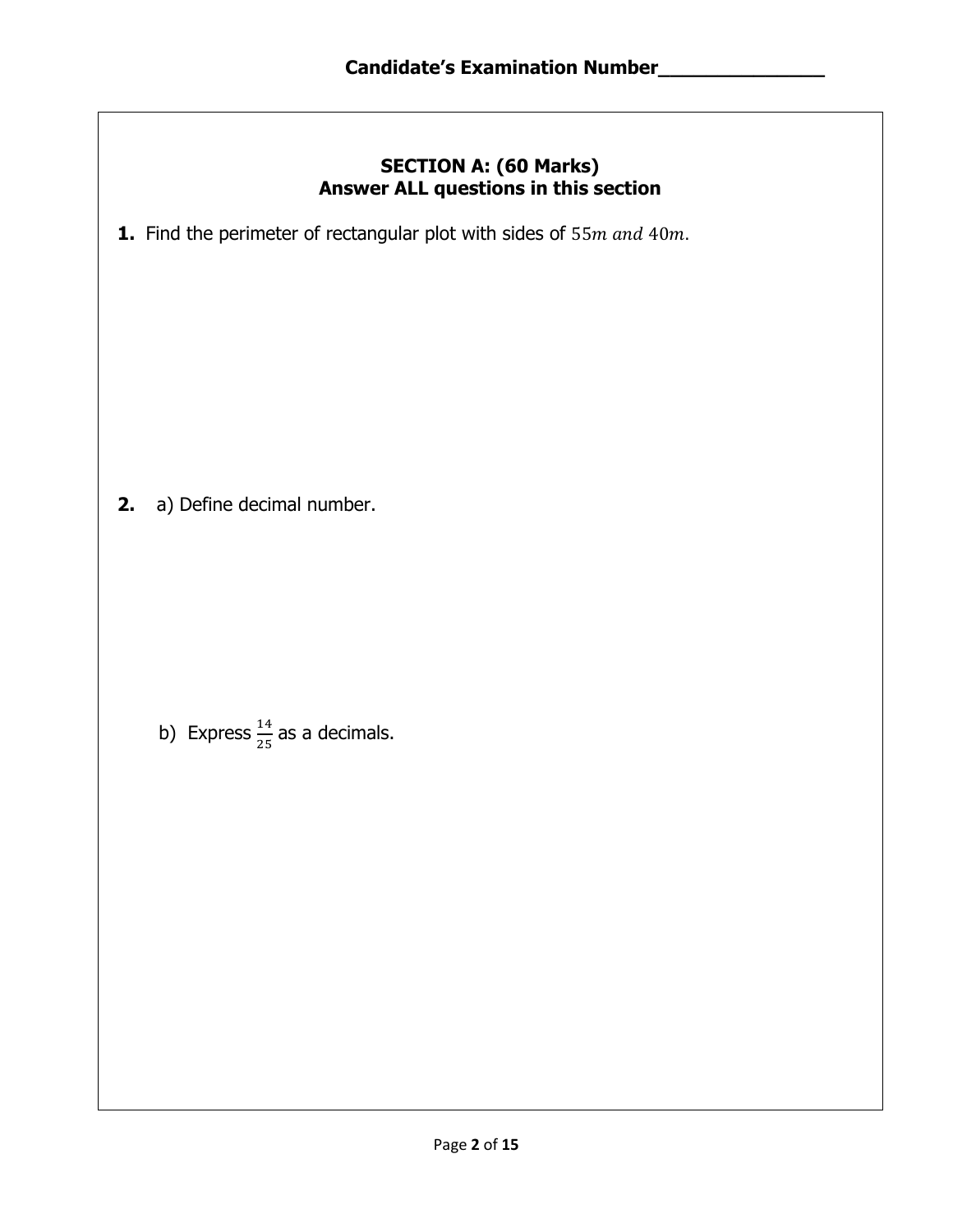- 3. a) Define the following terms on number.
	- i) Even number
	- ii) Odd number
	- iii) Whole number
	- b) Compute  $1111_2 + 111_2$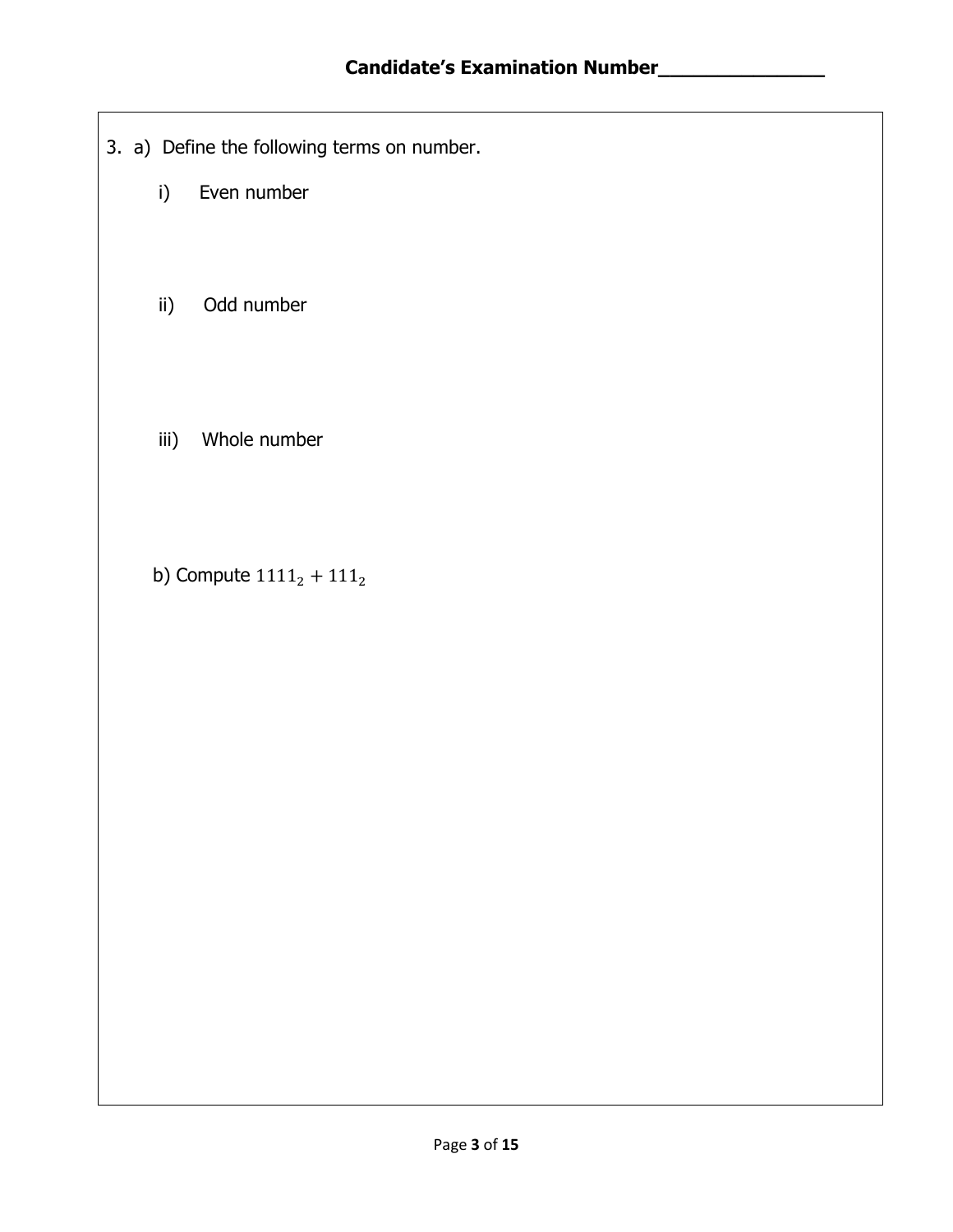**4.** The circumference of circular track is 440m. Find the diameter of this track. I  $\overline{\mathbf{c}}$ 7  $\cdot$ 

**5.** Find the value of the angle  $t$  and  $p$  in the following figure.

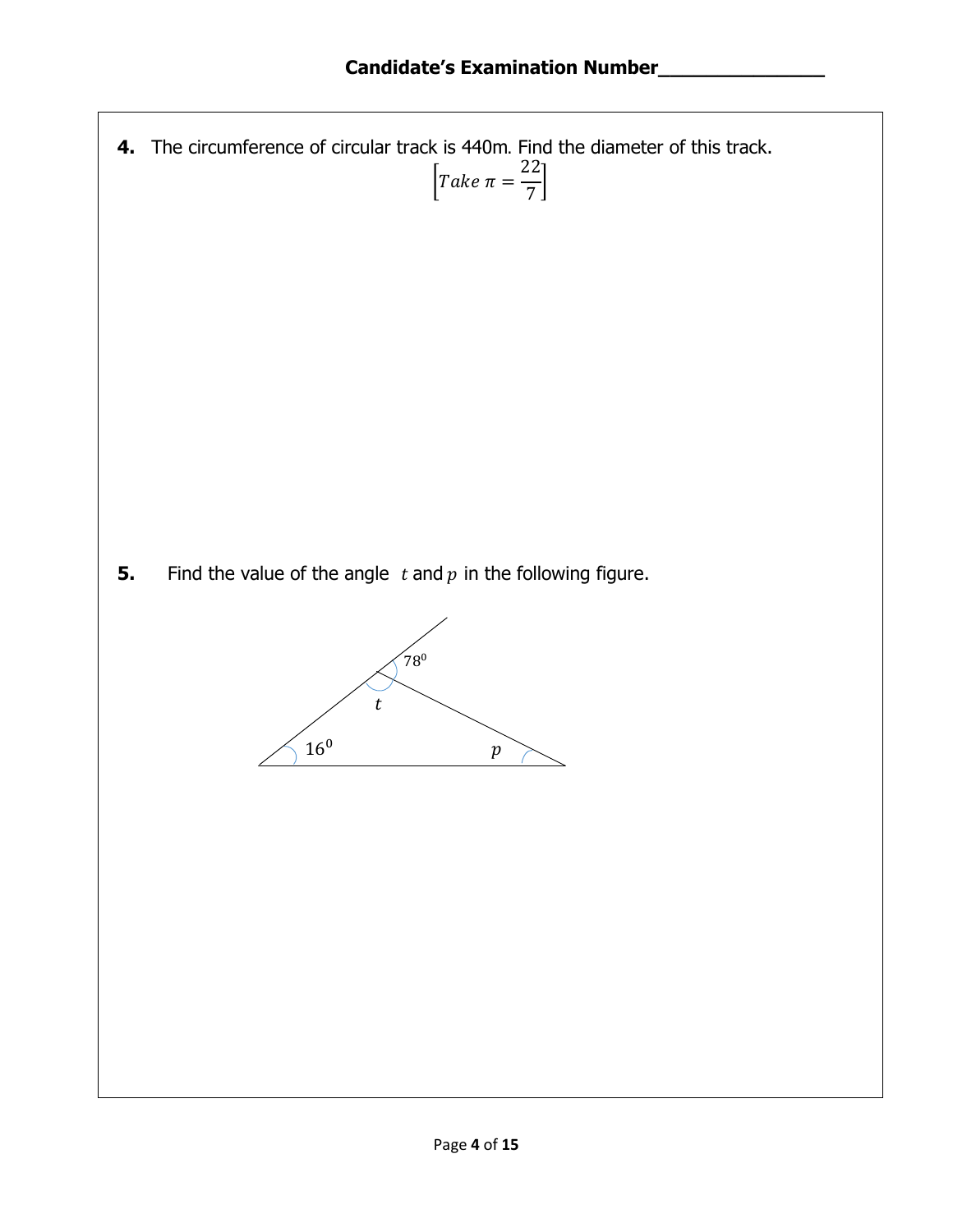**6.** What is the side of square whose area is equal to that triangle of base 18cm and height 16cm?

**7.** Simplify  $5x + (5x + 14y) + (2x - 6y)$ .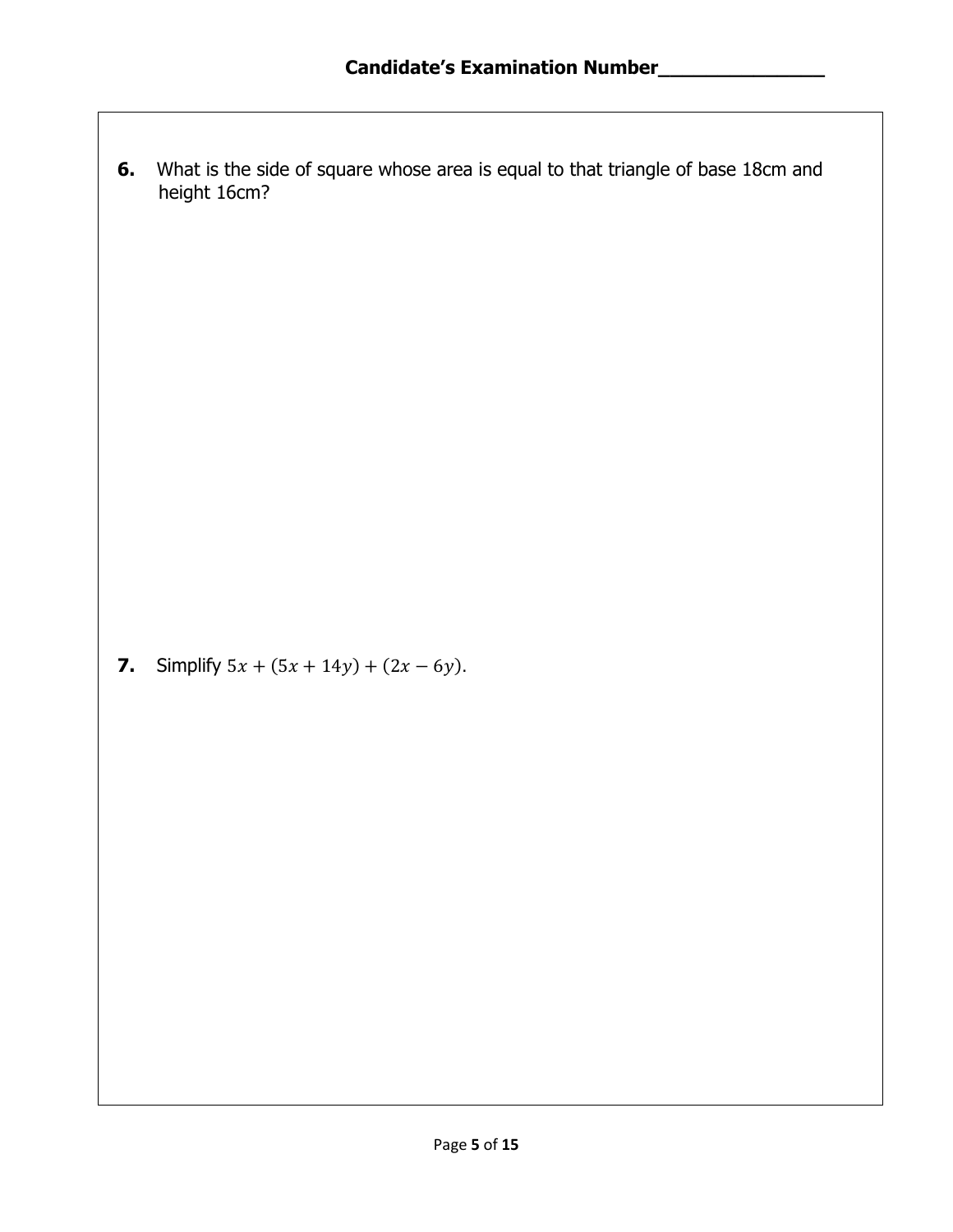**8.** Juma and Ali shared sh. 395 in the ratio of  $2:3$ . How much did each get?

**9.** Three men weigh  $72kg215g$ ,  $69kg750g$  and  $65kg500g$ . What is their total weight?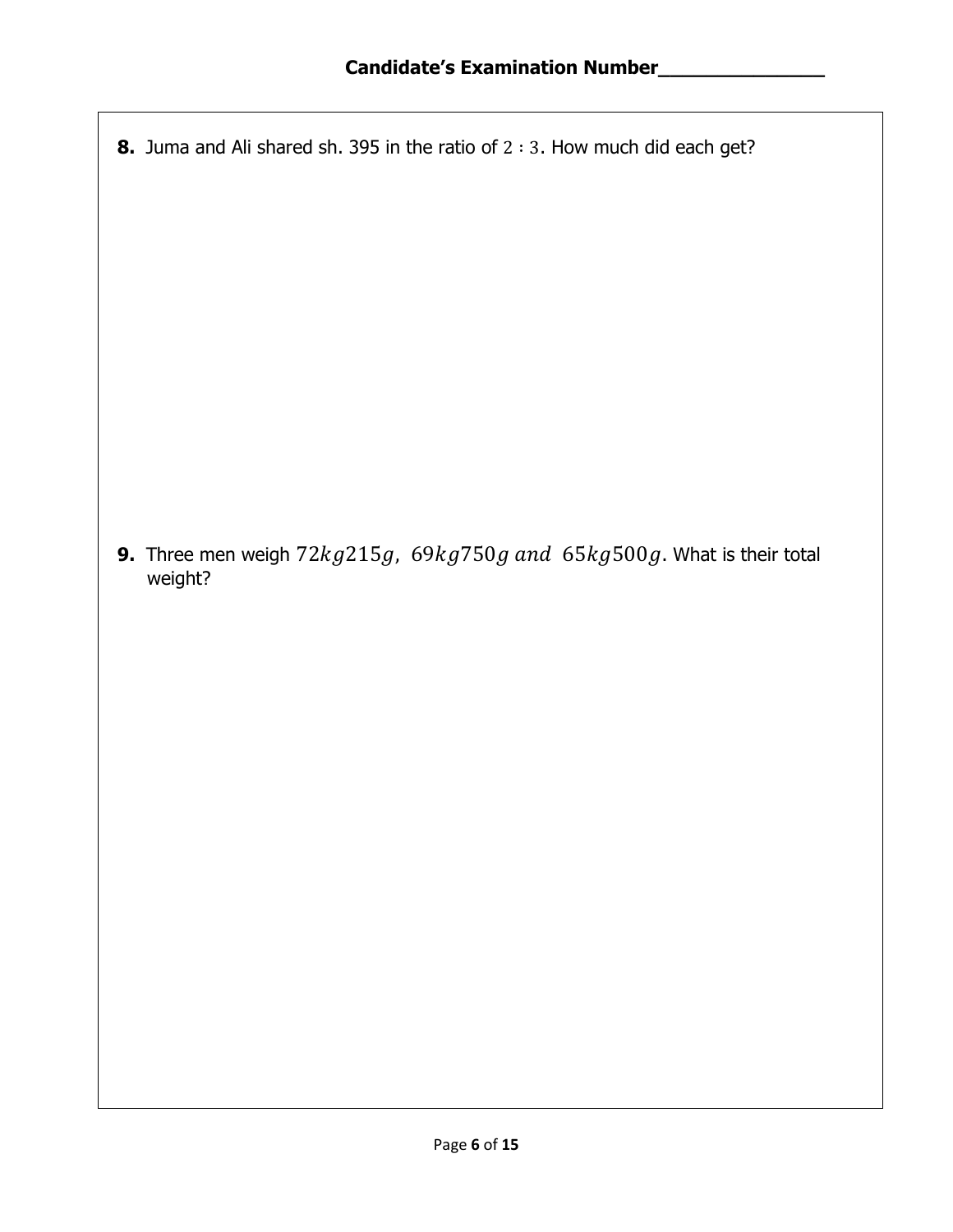**10.** a) I thought of a number, double it and added 3 to it. If my answer was 17. What number did I think of?

b) If  $m = 2$  and  $n = 1$ , find the value of:  $2(3m - 2n)$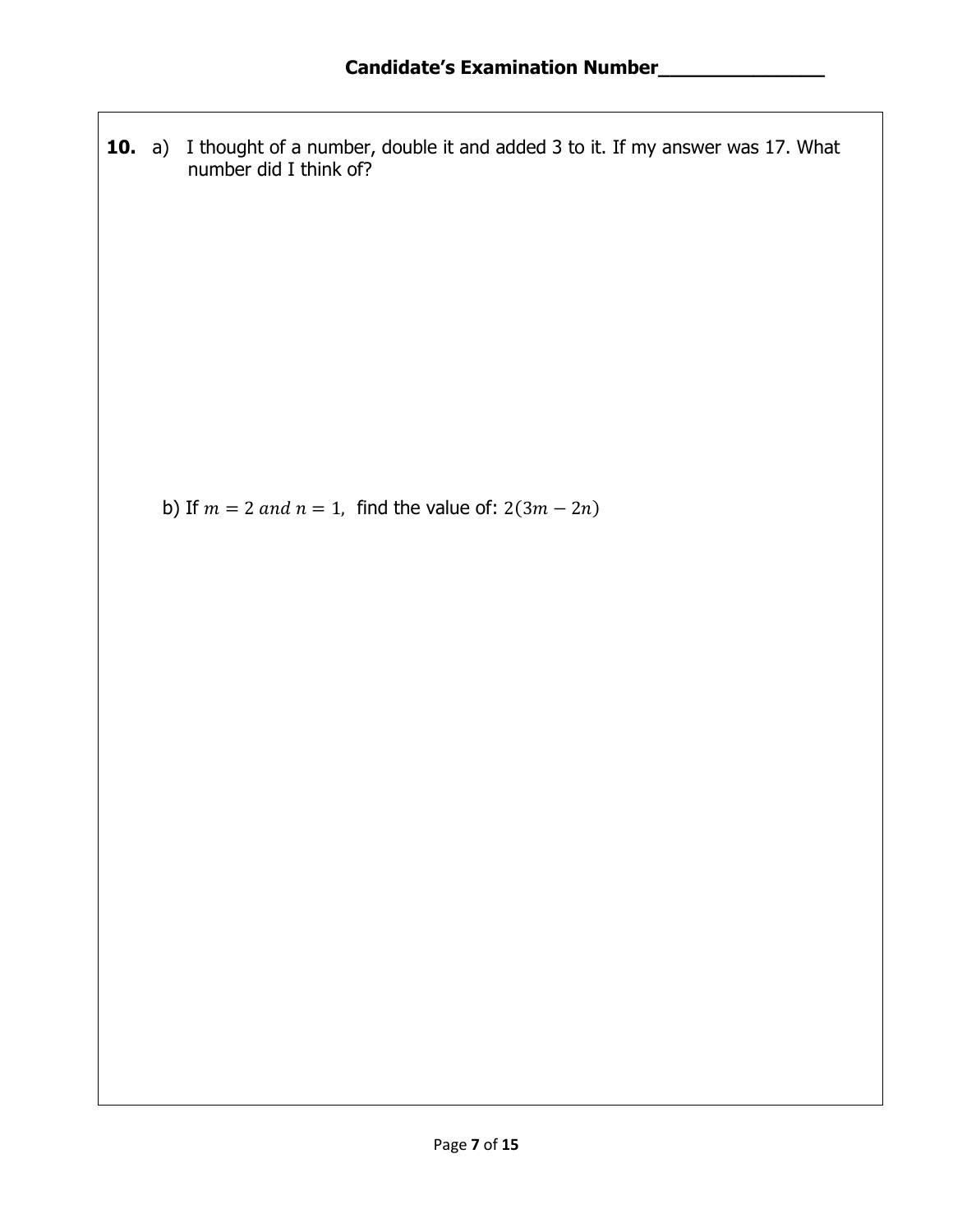### **SECTION B: (40 marks) Answer ANY four (4) questions in this section**

**11.** a) Write the formula of loss made and profit made.

 b) A bag of wheat flour was bought at sh. 300,000 and sold at sh. 350,000. Calculate the percentage profit.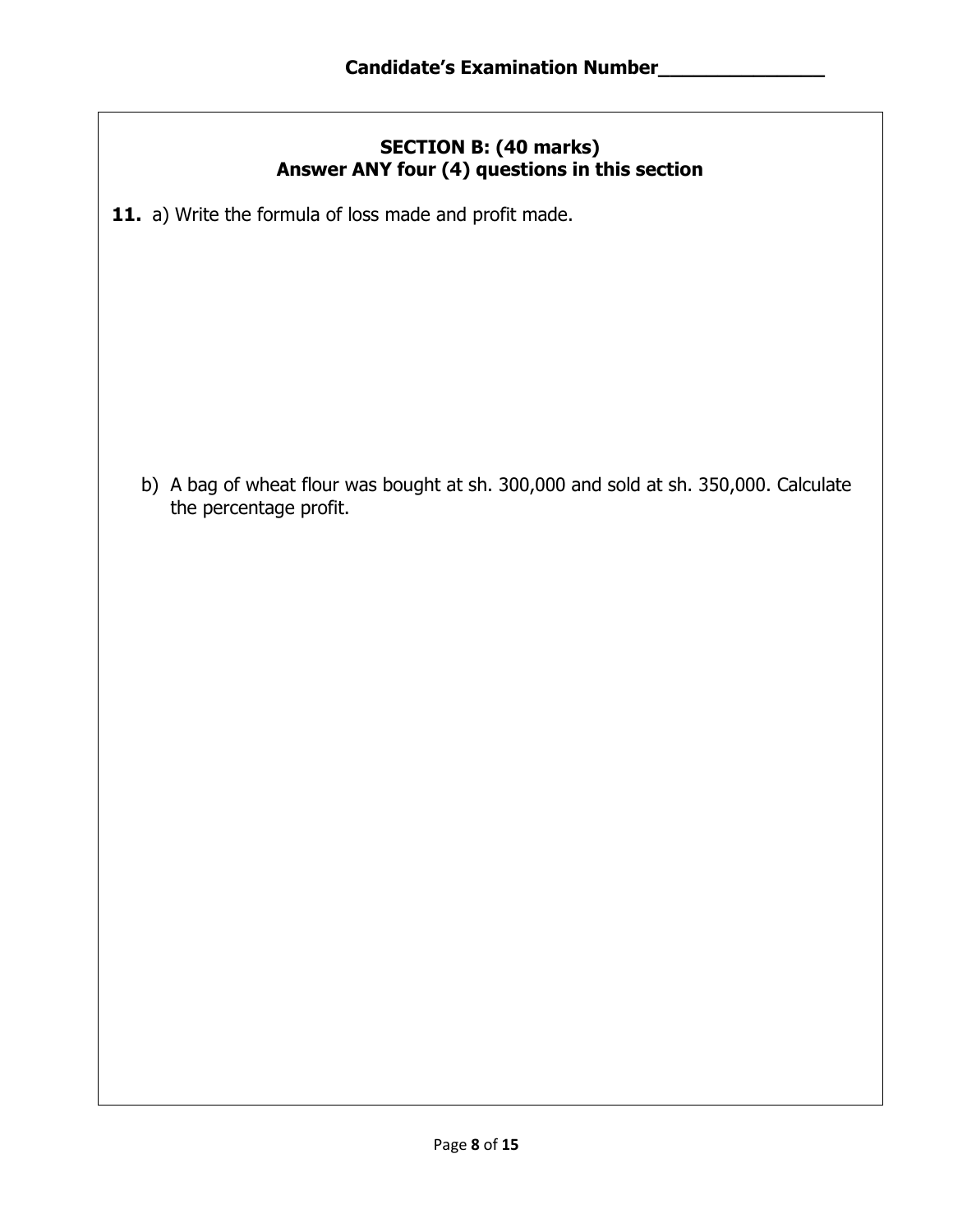**12.** a) Find the LCM and HCF of 72 and 108.

b) Find the value of x if  $x^3$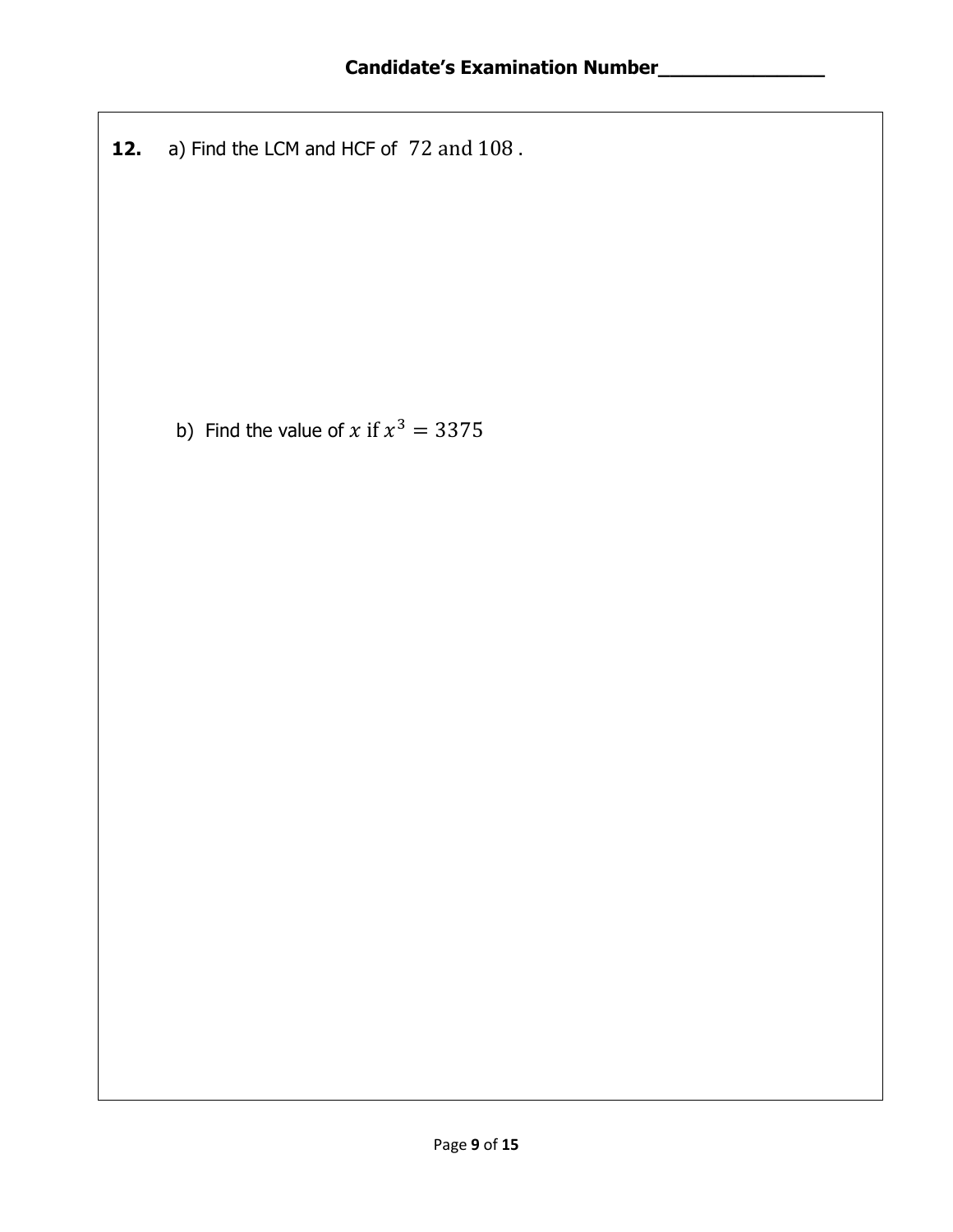**13.** a) Convert 3  $\frac{33}{5}$  into a mixed number.

b) The following are the list of the value of angles.

 $34^0$ ,  $183^0$ ,  $90^0$ ,  $245^0$ ,  $150^0$ ,  $286^0$ ,  $\,180^0$ ,  $\,215^0$ ,  $\,78^0$ ,  $186^0$ ,

Fill the table with value of respective angles.

| <b>NAME OF ANGLE</b> | <b>VALUE OF ANGLE</b> |
|----------------------|-----------------------|
| Obtuse angles        |                       |
| Acute angles         |                       |
| Reflex angles        |                       |
| Right angles         |                       |
| Straight lines       |                       |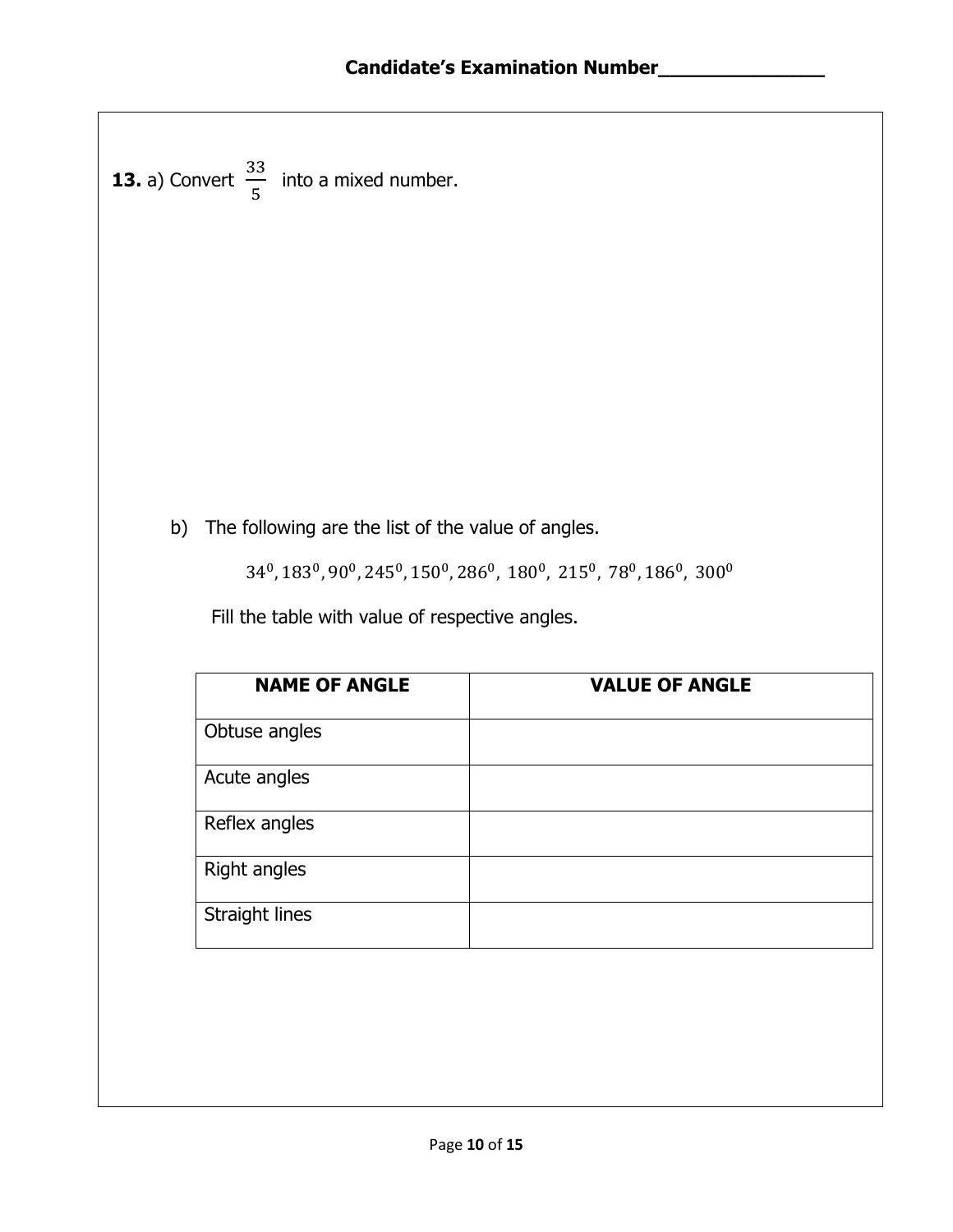**14.** a) Calculate the area of a sphere whose radius is  $20cm$ .

 b) At what rate will the principle of sh**.** 500,000 yield an interest of sh. 100,000 in 10 years at simple interest rate?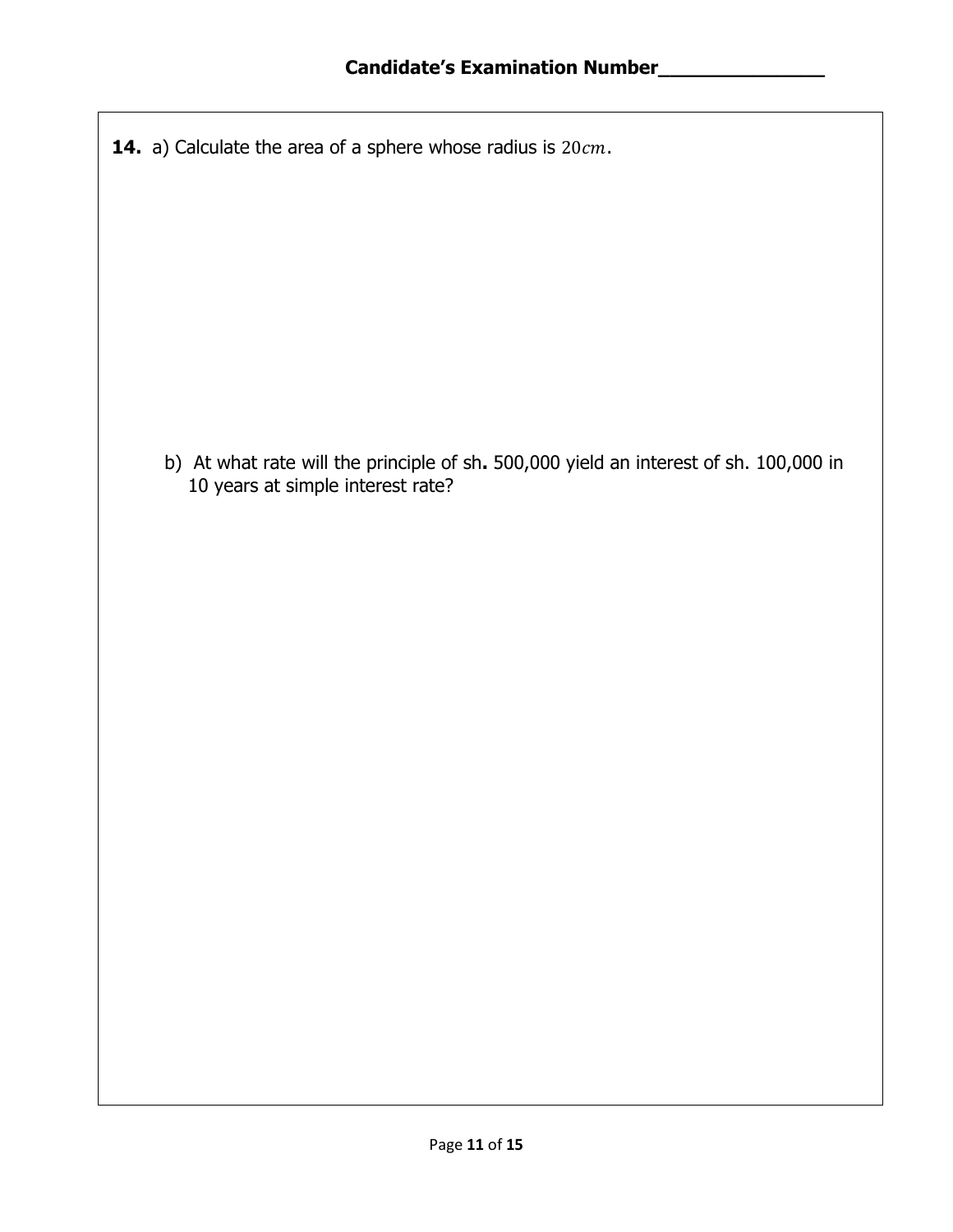15. a) A rectangular container  $60cm$  long and  $40cm$  wide can hold 72 liters of water when full. What is the height of the container?

b) What is the average (mean) of the set of the data

20, 31, 19, 50, 18, 36, 70, 24, 35, 40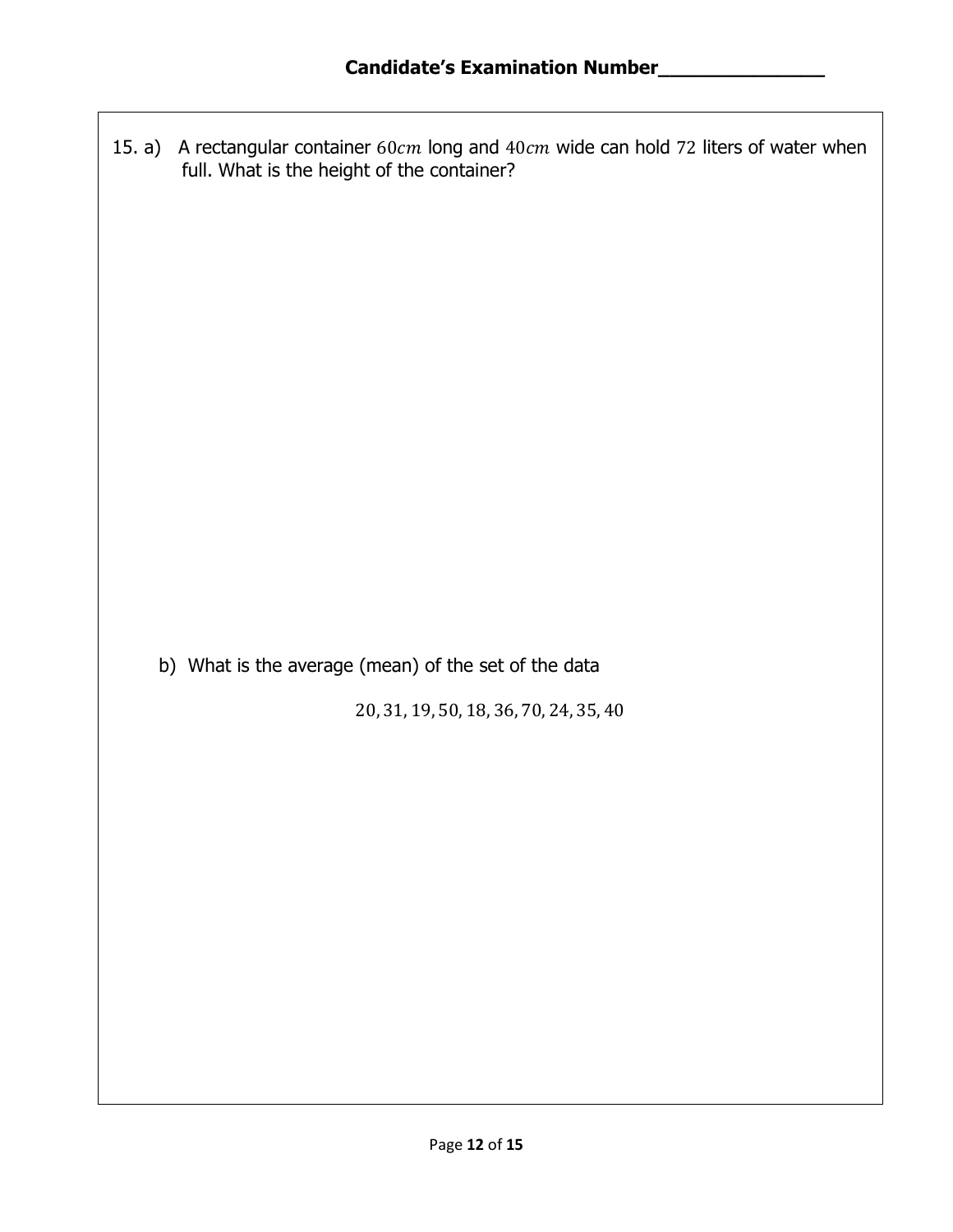16. a) The following pie chart shows the types of books in the library at a Primary school :



a) Find the value of angle represents History books

b) Find the value of angles represents Kiswahili books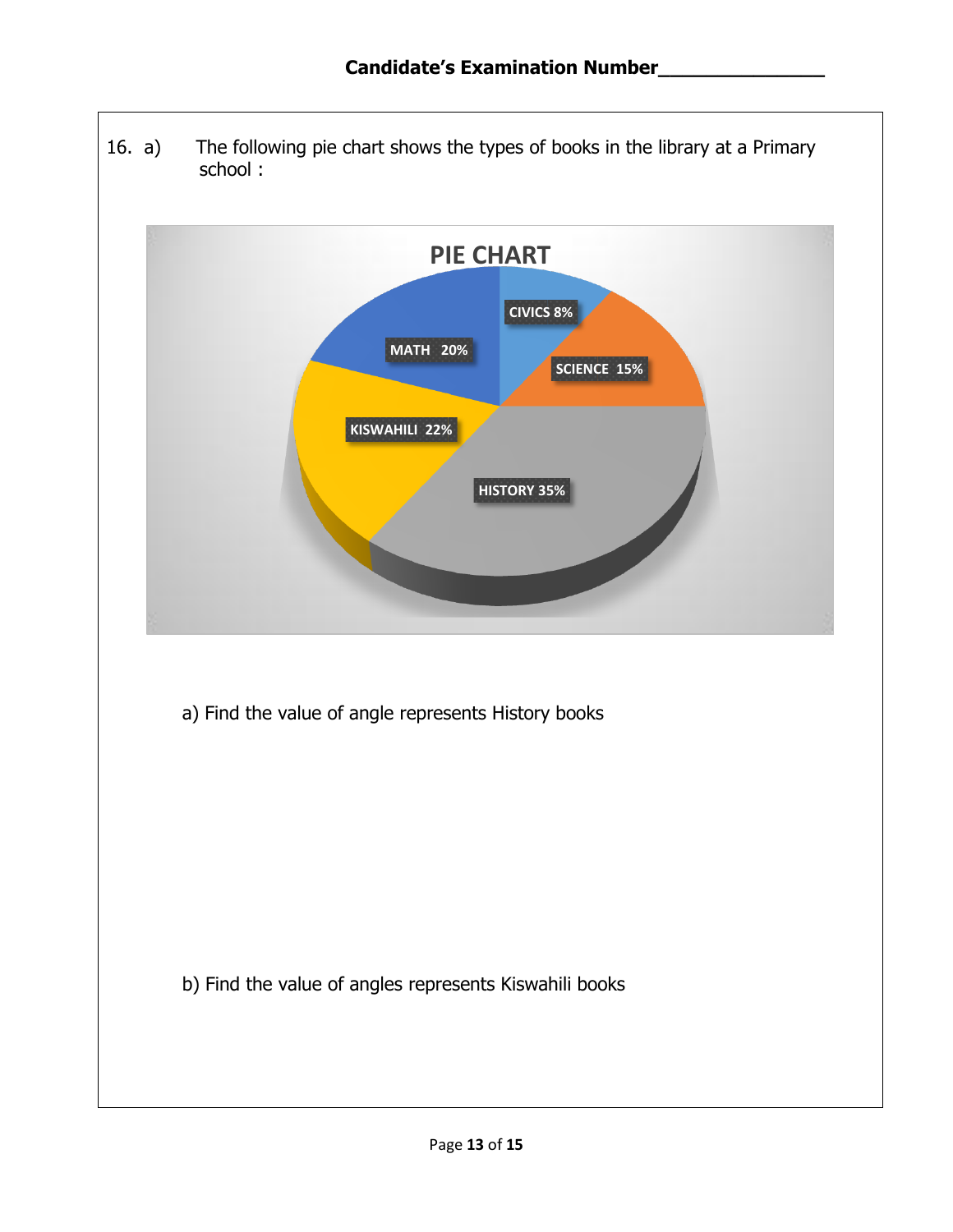c) Find the value of angles represents Mathematics books

d) Find the sum of angles represent History, Kiswahili and Mathematics

b) Find the number of science books, if the total number of books is 200.